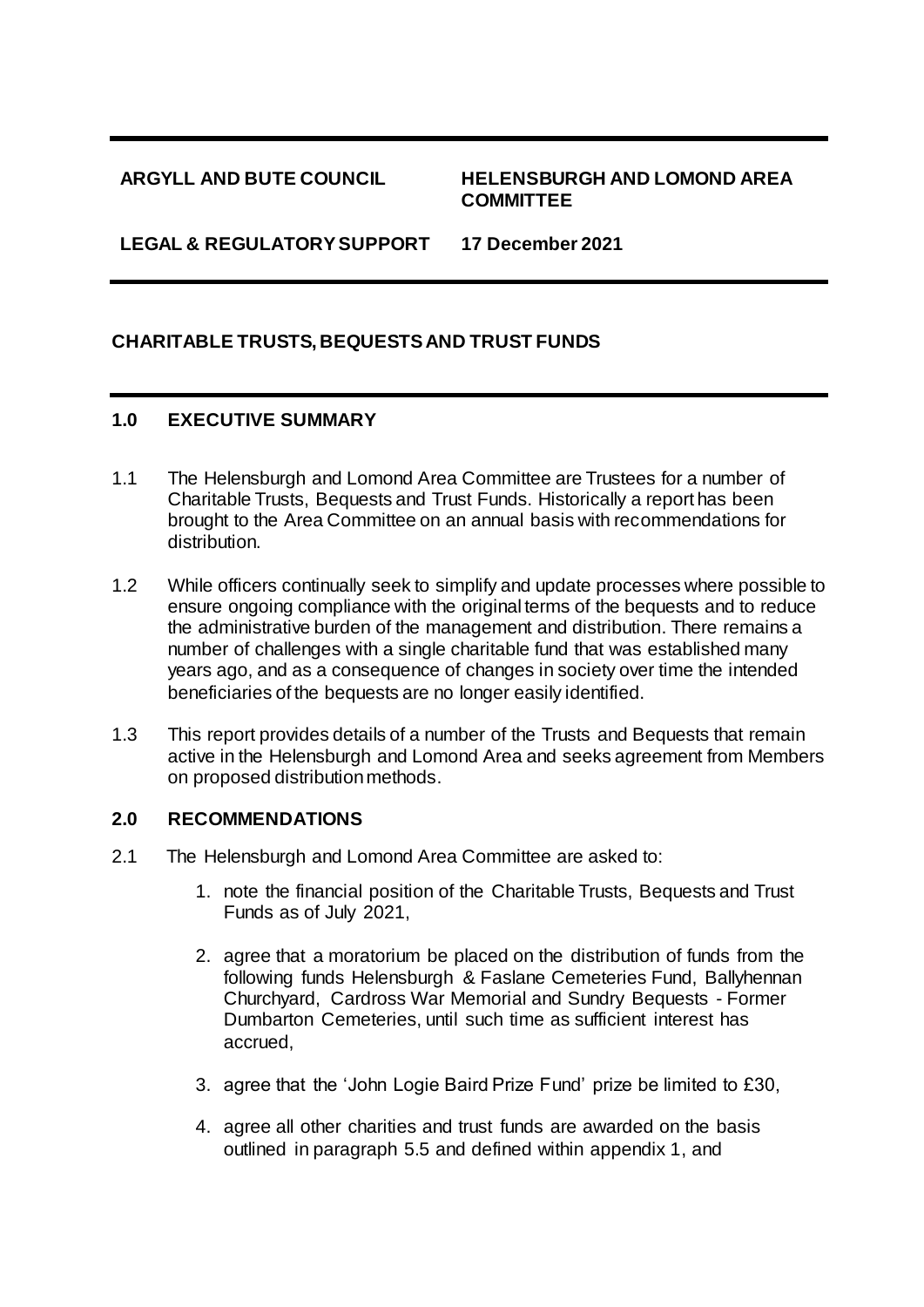5. note that officers are in ongoing dialogue with representatives from the Lord Advocates office to establish appropriate methods of distributing funds from the Clydesdale Air Raid Distress Fund.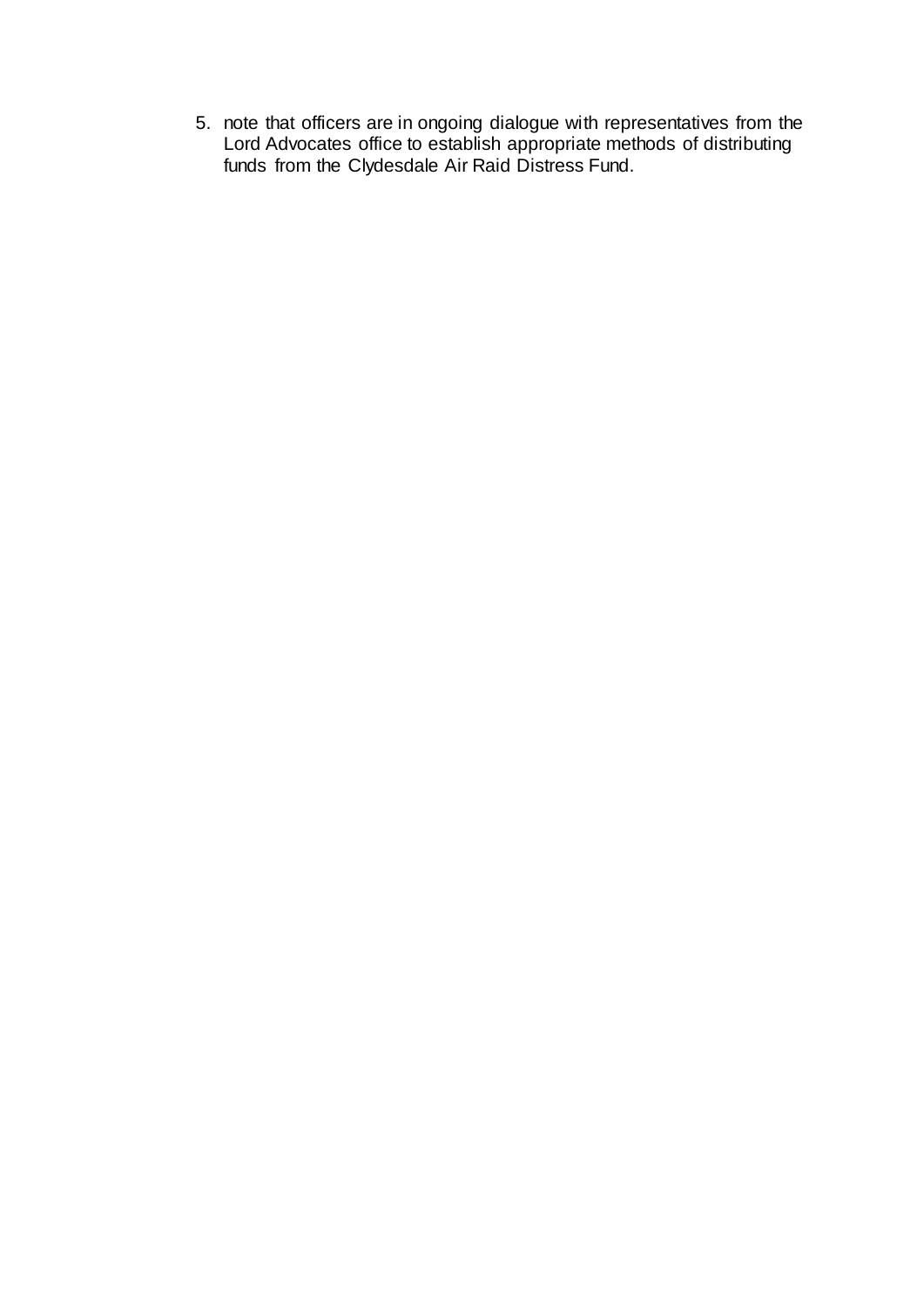**ARGYLL AND BUTE COUNCIL HELENSBURGH AND LOMOND AREA COMMITTEE**

**LEGAL & REGULATORY SUPPORT 17 December 2021**

## **CHARITABLE TRUSTS, BEQUESTS AND TRUST FUNDS**

### **3.0 INTRODUCTION**

**3.1** The Helensburgh and Lomond Area Committee are Trustees of a number of Charitable Trusts, Bequests and Trust Funds**.** This report provides information on proposals in relation to the ongoing management of these funds and seeks agreement on distribution proposals.

### **4.0 RECOMMENDATIONS**

- **4.1** The Helensburgh and Lomond Area Committee are asked to:
	- 1. note the financial position of the Charitable Trusts, Bequests and Trust Funds as of July 2021,
	- 2. agree that a moratorium be placed on the distribution of funds from the following funds Helensburgh & Faslane Cemeteries Fund, Ballyhennan Churchyard, Cardross War Memorial and Sundry Bequests - Former Dumbarton Cemeteries, until such time as sufficient interest has accrued,
	- 3. agree that the 'John Logie Baird Prize Fund' prize be limited to £30,
	- 4. agree all other charities and trust funds are awarded on the basis outlined in paragraph 5.5 and defined within appendix 1, and
	- 5. note that officers are in ongoing dialogue with representatives from the Lord Advocates office to establish appropriate methods of distributing funds from the Clydesdale Air Raid Distress Fund.

## **5.0 BACKGROUND & DISTRIBUTION ARRANGEMENTS**

5.1 Historically reports are prepared and submitted to Area Committees outlining the status of each of the funds, proposed distribution method(s) and the amounts available.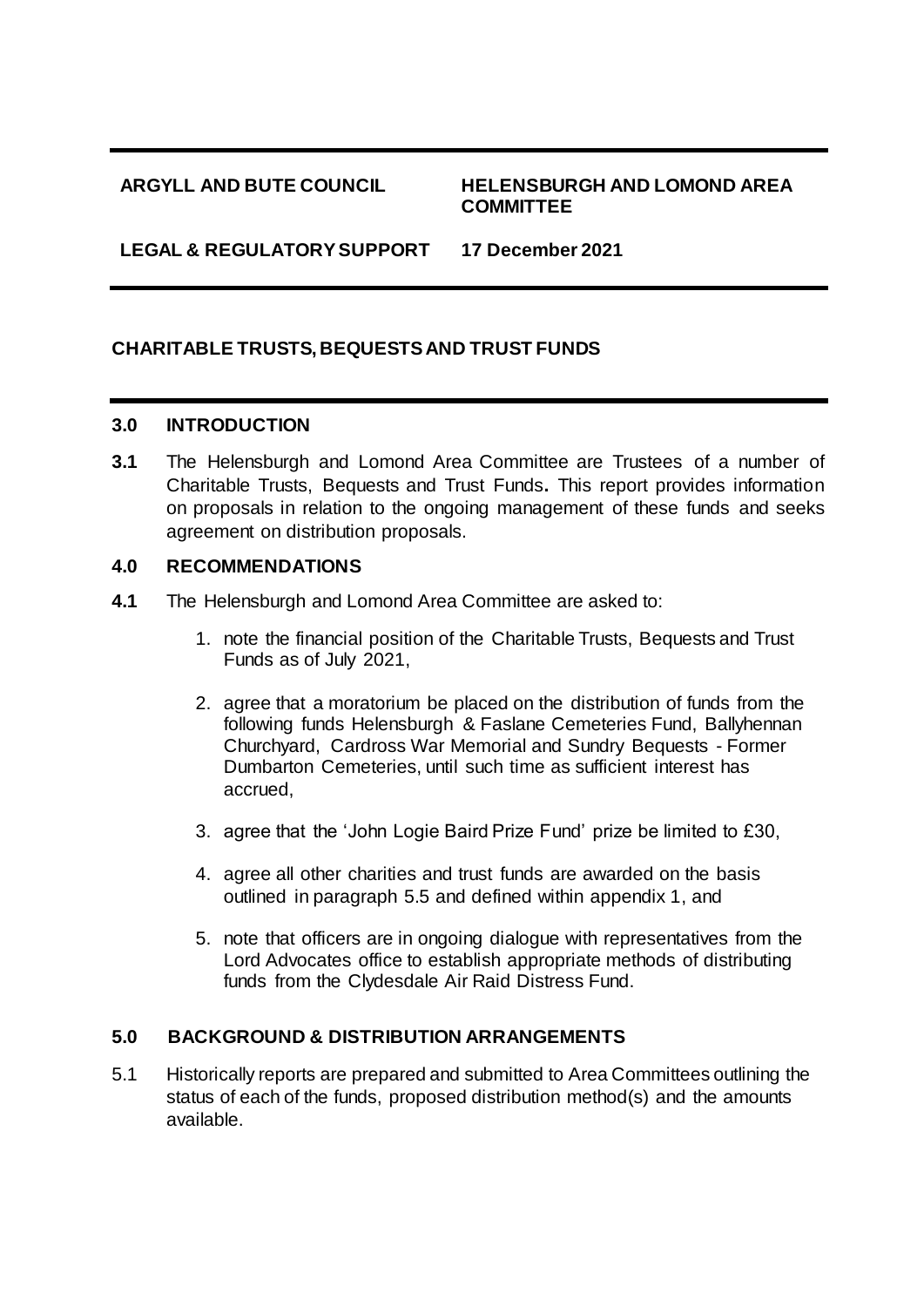- 5.2 Of the 8 funds for which the Area Committee are trustees 7 have historically been awarded to Council Departments and allied partners (for example Roads and Amenity Services).
- 5.3 In September 2020 the Area Committee agreed that those funds that hold less than £1k in unrestricted reserves (i.e. monies the charity has available to spend without drawing on capital or restricted reserves) be made available, in their totality, during the financial year (2021/22), essentially placing a moratorium on the distribution of monies from these funds, thereby lessening the administrative burden and ensuring maximum community benefit.
- 5.4 The Area Committee is asked to formally agree to place a moratorium on the distribution of monies from the 4 of the 7 funds as they have no funds available for distribution. This approach would serve to less the administrative burden and allow interest to accumulate to ensure maximum community benefit as a later date.
- 5.5 In order to give a level of consistency to the process for those which are transferred to Council Departments or allied partners it is proposed that those funds that hold more than £1k will be allocated on a basis of the interest from the previous financial year plus 1/20th of the unrestricted funds.
- 5.6 The exemption to this rule is the fund which relate to a school prize, 'John Logie Baird Prize Fund'. It is suggested the level this prize be £30 this is in line with those awarded in other areas. This will be paid by Finance in receipt of confirmation of the recipient from the school.
- 5.7 Should the Area Committee approve this approach up to £180.00 will be available to council departments and allied partners this financial year
- 5.8 Due to a number of factors including, changes in society over time and changes to personnel and corporate structures the intended beneficiaries of a single fund are no longer easily identified. However, officers are in ongoing dialogue with representatives from the Lord Advocates office to establish appropriate methods of distributing those funds that have no established arrangements. A proposals for this remaining fund will be brought to a future meeting of the Area Committee.

# **6.0 CONCLUSION**

6.1 This report has outlined the current position in terms of financial and distribution arrangements of the funds/bequests held in trust by the Area Committees. On approving the recommendations they will provide a clear community benefit while meeting our obligation of ensuring transparent and effective governance.

# **7.0 IMPLICATIONS**

| 7.1 Policy    | None  |
|---------------|-------|
| 7.2 Financial | None. |